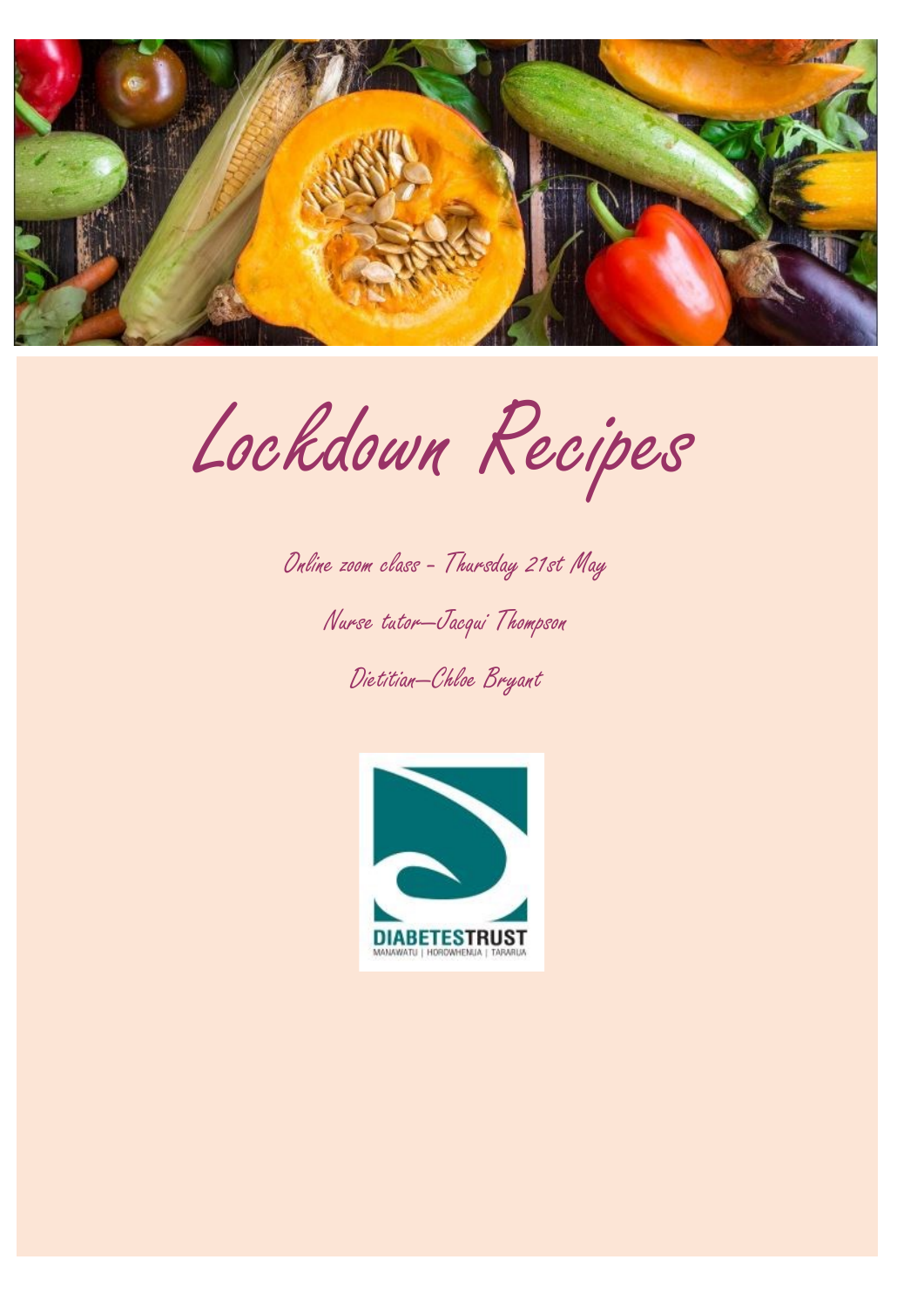

Red Lentil Dahl

Serves 4 (recipe adapted from taste.com.au)

Ingredients

- 1 TBSP OLIVE OIL
- 1 BROWN ONION (DICED)
	- **1 GRATED CARROT**
- 2 GARLIC CLOVES, CRUSHED
	- **1 TSP CUMIN**
	- **1 TBSP CURRY POWDER**
- **•** 1 CUP RED LENTILS (RINSED)
- **1 CM FRESH GINGER (GRATED)**
- 3.5 CUPS REDUCED SALT VEGETABLE STOCK
	- $\bullet$  1/2 CUP LOW FAT COCONUT MILK
- 1/2 BAG OF BABY SPINACH/1 CUP FROZEN SPINACH CUBES
	- **FRESH CORIANDER (OPTIONAL)**

Method

- 1. Heat oil in a saucepan over a medium heat. Cook onion for 5 minutes or until tender. Add carrot, garlic, cumin and curry powder. Cook for 2 minutes or until fragrant.
- 2. Add lentils, ginger, and stock. Bring to the boil. Reduce heat to low. Simmer, partially covered, for 30 minutes or until lentils have softened and thickened. Add coconut milk and spinach and cook, uncovered, stirring occasionally, for 10-15 minutes or until desired texture is achieved. Serve warm with coriander.

Nutrition per serve: 900kj, 11gm protein, 23gm carbohydrate, 6gm fibre, 8gm fat, 400mg sodium